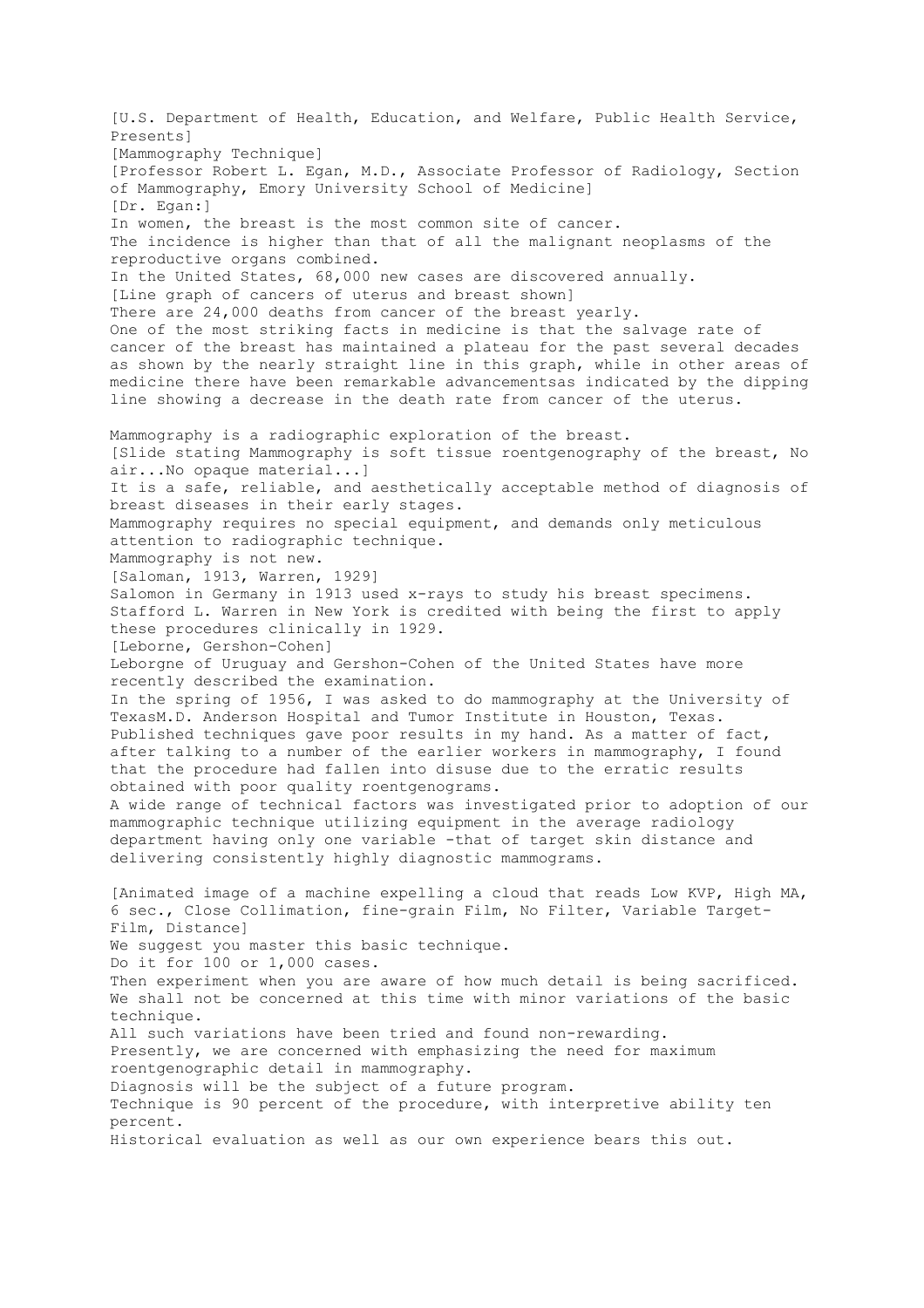A procedure previously tried and discarded in our institution immediately became enthusiastically endorsed as a routine procedure when the clinicians were presented with a technique of excellent detail. The sine qua non is a film of good detail. And this requires proper coning, fine-grain emulsion, low kilovoltage, high miliampage. [Slide reading Proper Coning, Fine-Grain Emulsion, Low KVP, High MAS] The technique utilizes only one variable - distance. And this compensates for the wide range in size and density in the various breasts. The full examination requires three views: [Slide reads Routine Views, Craniocaudad, Mediolateral, Axillary] the craniocaudad view, the mediolateral view, and the axillary view. Usually the first two views can be included on the five-by-eight half of an eightby-ten film. With the help of our Chief MammographyTechnologist, Ms. Evelyn O'Donnell, and our model, we shall run through the procedure of mammography. Detailed facts and factors of the technique will be gladly supplied upon request. We also suggest that you spend some time at one of our teaching centers or with an experienced mammographer to polish your technique. A cylinder collimator is necessary to achieve good detail. An adjustable diaphragm type of cone is not adequate and must be replaced. Any added tube filtrations must be removed. Thus, the examination is done with the use of only inherent tube filtration. Most cones with adjustable diaphragms have one-half to one millimeter equivalent aluminum filter in the light localizer. Thus, requiring removal. Fine-grain emulsion with adequate contrast range must be used to record detail of one-tenth millimeter size objects studied by mammography. Very fine-grain industrial types have been found most suitable. It is used in a cardboard holder. The slight stiffness of the cardboard as opposed to paperbacks makes positioning easier with the exclusion of skin wrinkles and air pockets. The kilovoltage setting is one which, at 36 inches with the proper coning,just allows penetration of the 15 millimeter aluminum wedge at a setting of 300 milliamperes at six second. This kilovoltage is in the neighborhood of 26. Inspection of the roentgenograms of the wedge allows final adjustment of the kilovoltage. This will be your setting for the craniocaudad view. Simply increase two KVP for the mediolateral view. If the mammogram is too light, go up 2 KVP on your average setting. If too dark, go down two KVP. It is the film effect and reproducibility which is important. Not the exact KVP used. Some modifications of the existing x-ray equipment may be necessary to achieve the low KVP and high MAS necessary. For instance, a bypass to the safety control switch or additional taps from an auto transformer to get the required low kilovoltage. It is suggested that you check carefully your tube heating and cooling chart and figure as though you were getting full MAS delivered. This will be a large safety factor as there is electron fog and fulfillment and full MAS is not truly delivered. Set the KVP as low as possible and work up. May even start with three-second exposures to make sure this does not totally blacken your film and overload the tube. We may now proceed with positioning of the patient. It is of extreme importance that the patient is reassured and relaxed.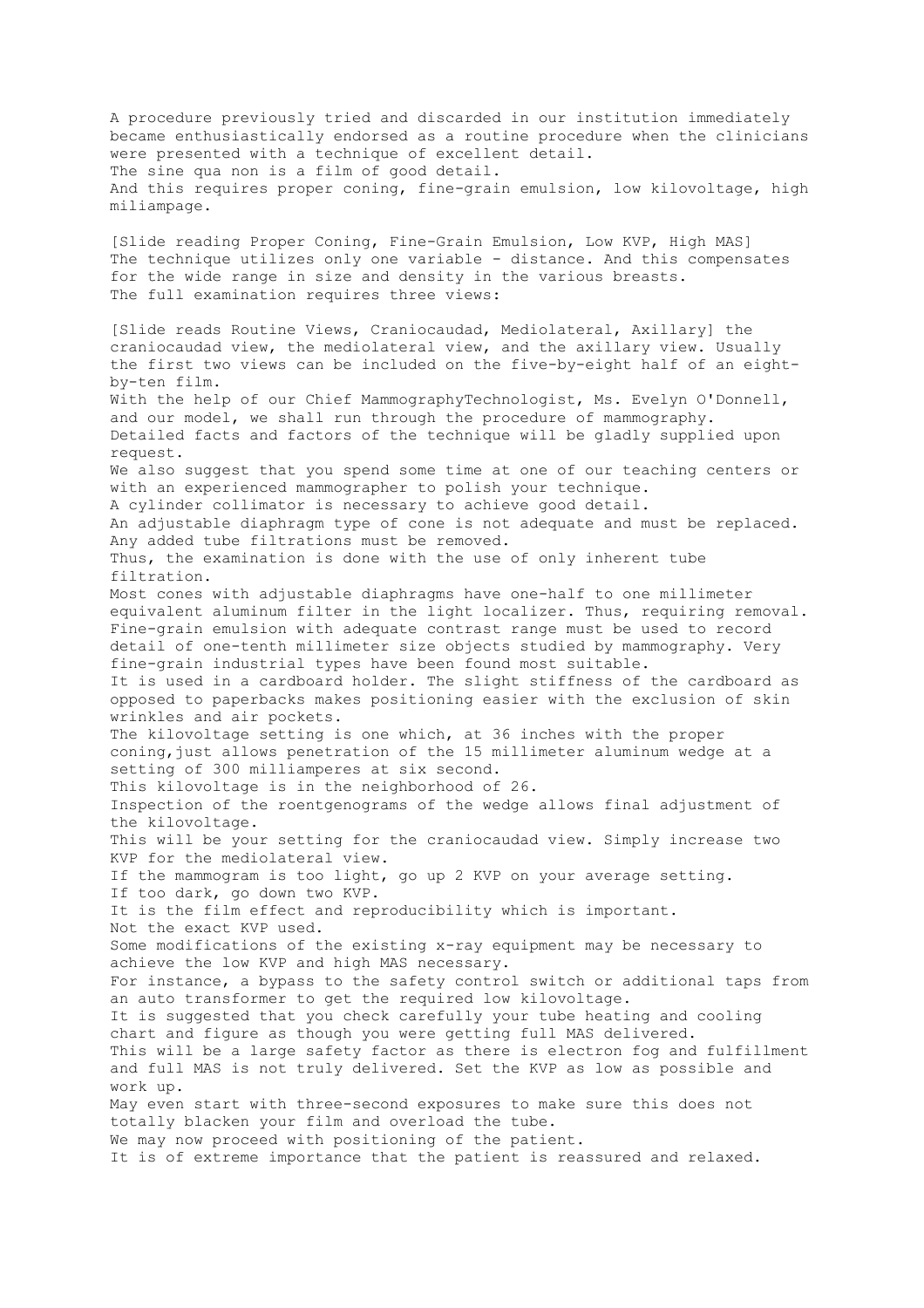She is seated comfortably at the end of a table, adjustable in height, or an adjustable stool that may be used in combination with a fixed table. The film is placed flat on the table. The cardboard holder, as you just saw, is elevated as high as comfort permits with its edge pressed against the chest wall. With the breast placed on the film, half the film is protected by a lead shield and will be used for the craniocaudac view of the other breast. An added sandbag adds stability. Relaxation and dropping of the shoulder prevents the clavicle from obscuring the base of the breast. The nipple must be exactly in profile; that is. tangential to the x-ray beam. The extreme periphery of the breast will not be included in the craniocaudac view. This, however, is of no great concern as these areas will be well-projected on the mediolateral view. The identification marker is placed face up on the axillary portion of the film so it can be read from above. If this is always done, the breast can be identified not only as to the superior or lateral aspect,but also to the correct breast. The head is turned to the contralateral side. The tube is then swung into place. As you note, the cone will be close to the patient's face. The tube is then raised or lowered until the beam covers the breast with a margin of about one inch. Some estimate of required target film distance may previously be obtained by exposures of roentgenograms or with the use of the filament glow of this non-filtered beam in the subdued light. A central beam is directed to the midpoint of the base of the breast and parallel to the chest wall. The more energetic central beam traverses the thickest portion of the breast. With fall-off toward the periphery of the breast, a homogeneous density on the mammogram is thus produced. If it is desired to study any point of interest on the film more fully, the distance can be decreased for more detail study of appropriate regions of the breast. As demonstrated here, the value of the extension cone is apparent. The extended cone, by improved collimation, compensates for the increased MAS from the decreased target film distance. As a further modification, compression can be used. In practice it is rarely found to be necessary and does require additional gadgetry. This is a finished product. [An x-ray image of the breast is shown.] Note the irregular density in the breast just beneath the areola [?] To review the technical factors for the craniocaudad view: there is no added filtration. We must use proper coning, six-second exposure, industrial fine-grain type film emulsion, cardboard holder, 26 kilovoltage, 300 MA, and just sufficient distance to cover the breast, usually ranging from 22 to 40 inches. [Slide listing Technical X-ray factors for craniocaudad view, No added filter, Proper coning, 6 esconds, 4. Kodak 'M' type, 5. Cardboard holder, 6. 26 K.V., 7. 300 M.A., 8. Distance to cover breast (22" to 40")]

The mediolateral view provides the second projection of the breast. If one view could be considered the most important, this would be it. Also, apparently, it is technically more difficult to master.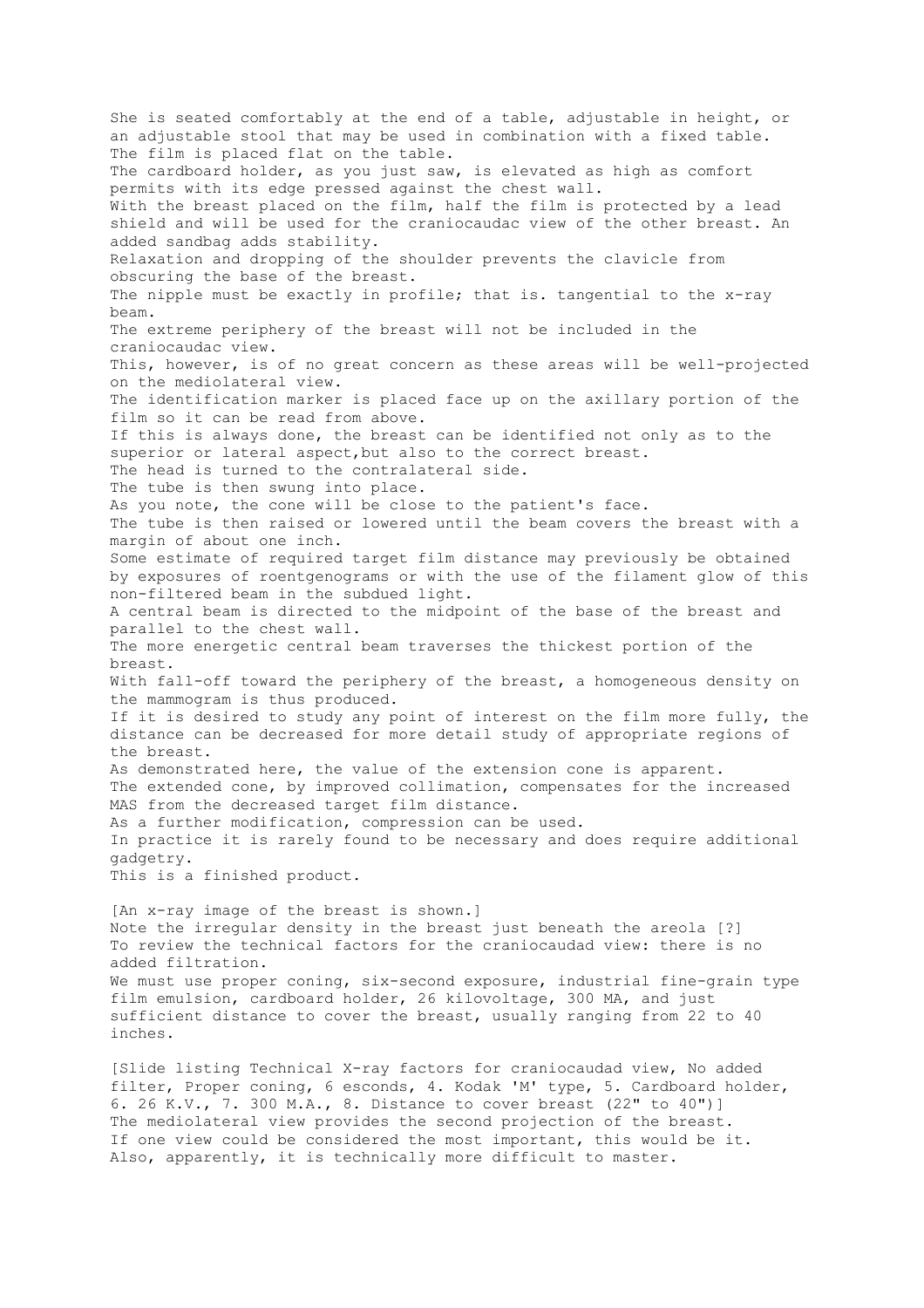The patient is recumbent with her arm relaxed as shown, her head on the pillow. The film is tucked snugly along the chest wall with the patient in the posterior-oblique position. A wooden block is used to support the film. This block is three inches thick. It is important to eliminate skinfolds. This is best accomplished by elevating the breast and carefully placing the flexible cardboard holder to follow snugly the chest wall and lateral surface of the breast. The patient is then adjusted toward the lateral position, if necessary, while keeping the breast in good contact with the film holder. This ensures that even a small breast is seen in profile. The breast should by supported purely by the wooden block. Not suspended from the chest wall. With such support and suspended respiration, motion is of no greater problem than in radiography generally. The nipple, as shown, is in profile. Half the film is masked and kept in position by a lead shield, and if necessary, an added sandbag. The central bream is directed to the base of the breast. A small portion of the rib cage is included. This ensures complete coverage of the breast. The tube is positioned so that the breast is projected on the film plus a border of approximately one inch. The patient is relaxed and comfortable. If a pendulous, opposite breast interferes, it should be retracted. The retracting arm and fingers should be comfortably placed, not with the elbow elevated nor with the wrist and fingers strained. Pendulous breasts require more care and prevention of skinfold being interposed between the breast and the film holder. Now, we shall repeat the positioning of the mediolateral view, so that we can emphasize these several points again. As already mentioned, this is the view that generally causes greatest difficulty in positioning. This can be seen when the curve set is placed along the chest wall. The patient moves into the lateral position. The nipple is nearly in profile. The tube is then brought into position. The opposite breast is retracted if necessary. Very gently retracted. The identification marker is placed on the axillary portion of the film, readable from above. Cone-down views may be obtained to demonstrate questionable areas to better advantage. Here again, the extension-type cylinder cone is of great value. You see extending the cone, if you'll note, there are several markers on the cone. These may be conveniently placed for estimation of the area to be covered. There is no significant diagnostic difference in the normal mediolateral view as compared with the craniocaudad. However, with only a single view, a cancer such as indicated by the arrows here cannot be localized. [An x-ray image of a breast with an up arrow and a down arrow pointing toward a spot on the film is shown.] It was not evident clinically. A second view at right angles is required for quadrant localization. The only change in technical factors for the mediolateral view is an added two KVP or the setting of 28 KVP. No added filtration, proper coning, six seconds, industrial-type film, cardboard holder, 28 KV, 300 MA.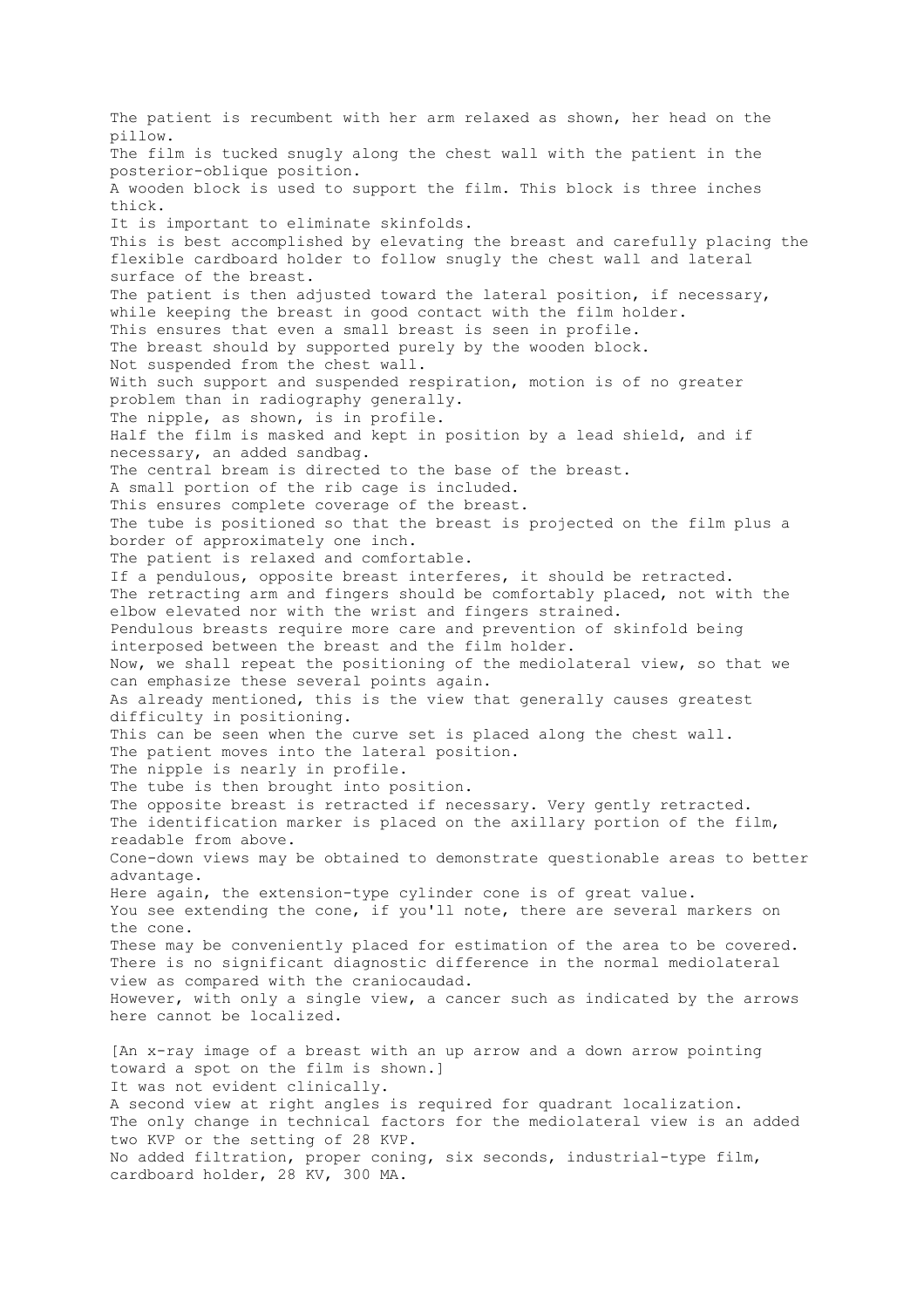[Slide indicates technical X-ray factors for craniocaudad view, No added filter, Proper coning, 6 esconds, 4. Kodak 'M' type, 5. Cardboard holder, 6. 26 K.V., 7. 300 M.A., 8. Distance to cover breast (22" to 40")] Again, the only variable is the change in target film distance so that the breast is properly included in the x-ray beam. This usually varies from 22 to 40 inches as on the craniocaudad view. Respiration is suspended during each exposure. The third view taken to complete the mammographic study is the axillary view. The patient is recumbent. The entire eight-by-ten film is placed in position. With a contralateral forearm and hand placed comfortably over the abdomen. The ipsilateral arm is at a right angle to the trunk with the elbow flexed. Abduction must not be more that 90 degrees. Further abduction causes a scapula to be superimposed over the axilla. Nor should it be less than 90 degrees. Further abduction causes skinfolds to be superimposed over the axilla. The patient is then rolled into approximately 30 degrees oblique position. The x-ray beam is centered to a point approximately five centimeters below the apex of the axilla with the eight-by-ten inch film centered to the central beam. The breast hangs freely. The target film distance is 40 inches for the average patient. In the obese, increased penetration is achieved by decreasing the distance to 30 inches. Not by increasing the kilovoltage. With this shorter distance, the centering point is just below the apex of the axilla. An identification marker is placed, as on the other view. On the roentgenogram of the axilla can be seen the ribs, humeral head, muscular plains of the axilla, and the retro-mammary space. The breast may be distorted in appearance since it is not supported. These technical factors arise from the use of the lowest KVP possible for penetration of the normal axillary tissue. [Slide indicates Technical X-ray factors for craniocaudad view: No added filter, Proper coning, 3 1/2 esconds, 4. Kodak 'M' type, 5. Cardboard holder, 6. 54 K.V., 7. 300 M.A., 8. Average size 40" obese 30"] They are: No added filter, proper coning, three and one-half seconds, industrial type film, fine-grain, cardboard holder, 54 KVP, 300 MA, and the average patient's target film distance is 40 inches and in the obese it is reduced to 30 inches. In the obese as noted, the target film distance is reduced to 30 inches covering less area as indicated on the mammogram on the left of your screen. This is in comparison with the area covered by the usual 40 inch-distance mammogram on the right of the screen. [Dose Rate for Mammography (Average Factors) Roentgenogram, Cranioclaudad, Mediolateral, Three views, Given Dose, 2.4 R (skin), 2.8 R (skin), 3.3 R (mid point breast)] With any new roentgenographic procedure, dosage rates must be established. From the average exposure during mammography, the skin receives with back scanner, 2.4 and 2.8 are as shown in the craniocaudal and the medial lateral views. The total dosage to the midpoint in the average breast for the three exposures is 3.3R. This dose is considered safe. Careful processing of the film is required.